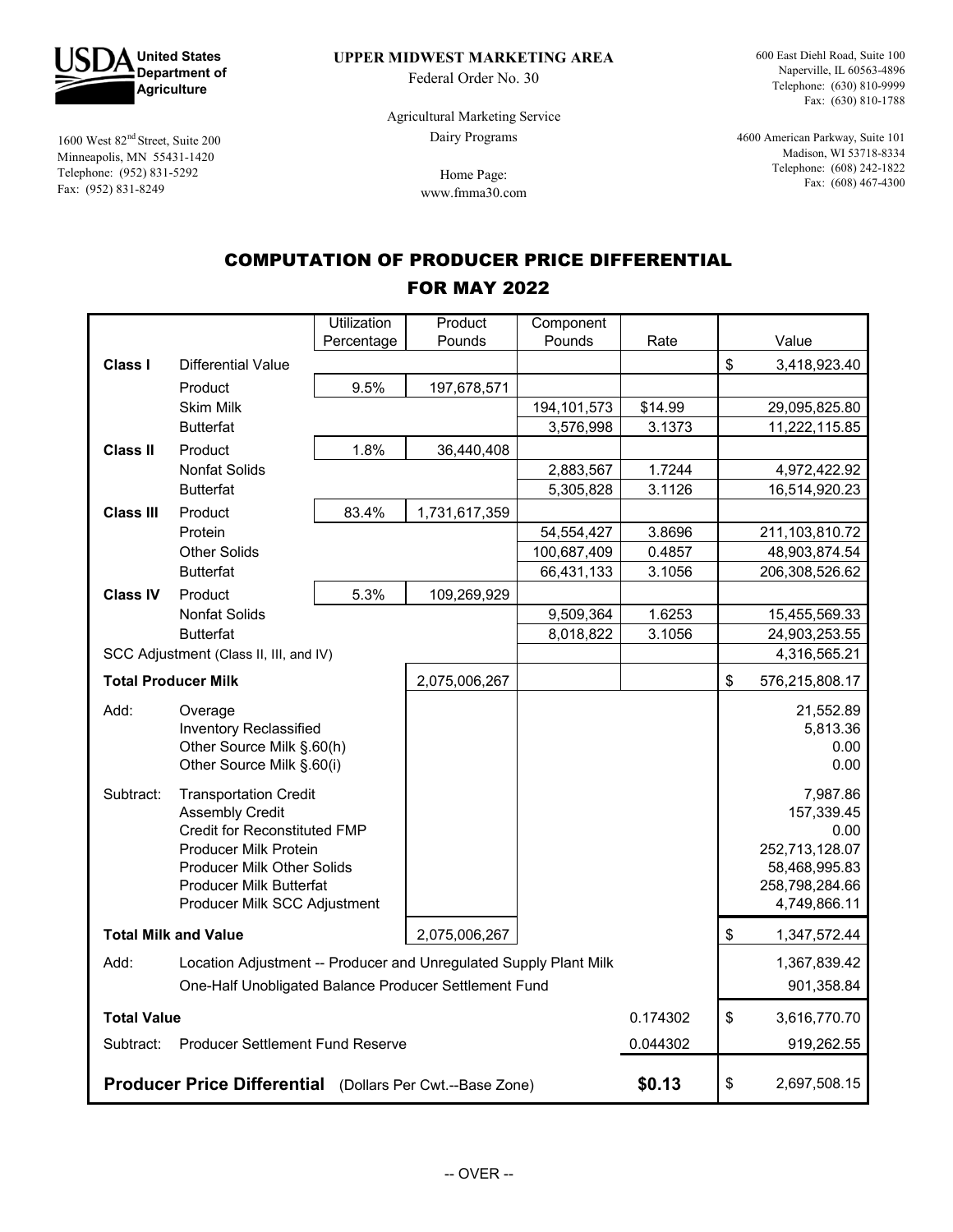| <b>MINIMUM PRODUCER PAY PRICES FOR MAY 2022</b> |                                    |                                  |          |  |  |  |  |
|-------------------------------------------------|------------------------------------|----------------------------------|----------|--|--|--|--|
|                                                 | <b>Producer Price Differential</b> |                                  |          |  |  |  |  |
|                                                 | Location<br>Adjustment             | PPD at<br>Location<br>(Per cwt.) |          |  |  |  |  |
| <b>Base Zone (Cook County, IL)</b>              | 0.00<br>S.                         | \$0.13                           |          |  |  |  |  |
| Other Zones                                     | $$ -0.05$                          | \$<br>0.08                       |          |  |  |  |  |
|                                                 | $-0.10$                            | 0.03                             |          |  |  |  |  |
|                                                 | $-0.15$<br>$-0.20$                 | $-0.02$<br>$-0.07$               |          |  |  |  |  |
| <b>Protein Price</b>                            |                                    | (Per pound)                      | \$3.8696 |  |  |  |  |
| <b>Other Solids Price</b>                       | (Per pound)                        |                                  | 0.4857   |  |  |  |  |
| <b>Butterfat Price</b>                          | (Per pound)                        |                                  | 3.1056   |  |  |  |  |
| <b>Somatic Cell Adjustment Rate</b>             | (Per cwt. per 1,000 SCC)           | 0.00121                          |          |  |  |  |  |
| <b>Statistical Uniform Price</b>                | (Per cwt.)                         |                                  | 25.34    |  |  |  |  |

|                  |             | <b>Producer Milk</b>  |                  |                  |  |  |  |  |  |
|------------------|-------------|-----------------------|------------------|------------------|--|--|--|--|--|
|                  | Utilization | <b>Product Pounds</b> | <b>Skim Milk</b> | <b>Butterfat</b> |  |  |  |  |  |
| <b>Class I</b>   | 9.5%        | 197,678,571           | 194, 101, 573    | 3,576,998        |  |  |  |  |  |
| <b>Class II</b>  | 1.8%        | 36,440,408            | 31,134,580       | 5,305,828        |  |  |  |  |  |
| <b>Class III</b> | 83.4%       | 1,731,617,359         | 1,665,186,226    | 66,431,133       |  |  |  |  |  |
| <b>Class IV</b>  | 5.3%        | 109,269,929           | 101,251,107      | 8,018,822        |  |  |  |  |  |
| Total            | 100.0%      | 2,075,006,267         | 1,991,673,486    | 83,332,781       |  |  |  |  |  |

|            | <b>Components in Producer Milk</b> |            |                     |               |  |  |  |
|------------|------------------------------------|------------|---------------------|---------------|--|--|--|
|            | <b>Butterfat</b>                   | Protein    | <b>Other Solids</b> | Nonfat Solids |  |  |  |
| Total      | 83,332,781                         | 65,307,300 | 120,380,885         | 185,688,185   |  |  |  |
| Percentage | 4.02%                              | 3.15%      | 5.80%               | 8.95%         |  |  |  |

### June 11, 2022 Victor J. Halverson, Market Administrator

In accordance with Federal civil rights law and U.S. Department of Agriculture (USDA) civil rights regulations and policies, the USDA, its Agencies, offices, and employees, and institutions participating in or administering USDA programs are prohibited from discriminating based on race, color, national origin, religion, sex, gender identity (including gender expression), sexual orientation, disability, age, marital status, family/parental status, income derived from a public assistance program, political beliefs, or reprisal or retaliation for prior civil rights activity, in any program or activity conducted or funded by USDA (not all bases apply to all programs). Remedies and complaint filing deadlines vary by program or incident.

Persons with disabilities who require alternative means of communication for program information (e.g., Braille, large print, audiotape, American Sign Language, etc.) should contact the responsible Agency or USDA's TARGET Center at (202) 720-2600 (voice and TTY) or contact USDA through the Federal Relay Service at (800) 877-8339. Additionally, program information may be made available in languages other than English.

(1) *mail* : U.S. Department of Agriculture, Office of the Assistant Secretary for Civil Rights, 1400 Independence Avenue, SW, Washington, D.C. 20250- 9410; (2) *fax* : (202) 690-7442; or (3) *email* : program.intake@usda.gov. USDA is an equal opportunity provider, employer, and lender. To file a program discrimination complaint, complete the USDA Program Discrimination Complaint Form, AD-3027, online at *http://www.ascr.usda.gov/complaint\_filing\_cust.html* and at any USDA office or write a letter addressed to USDA and provide in the letter all of the information requested in the form. To request a copy of the complaint form, call (866) 632-9992. Submit your completed form or letter to USDA by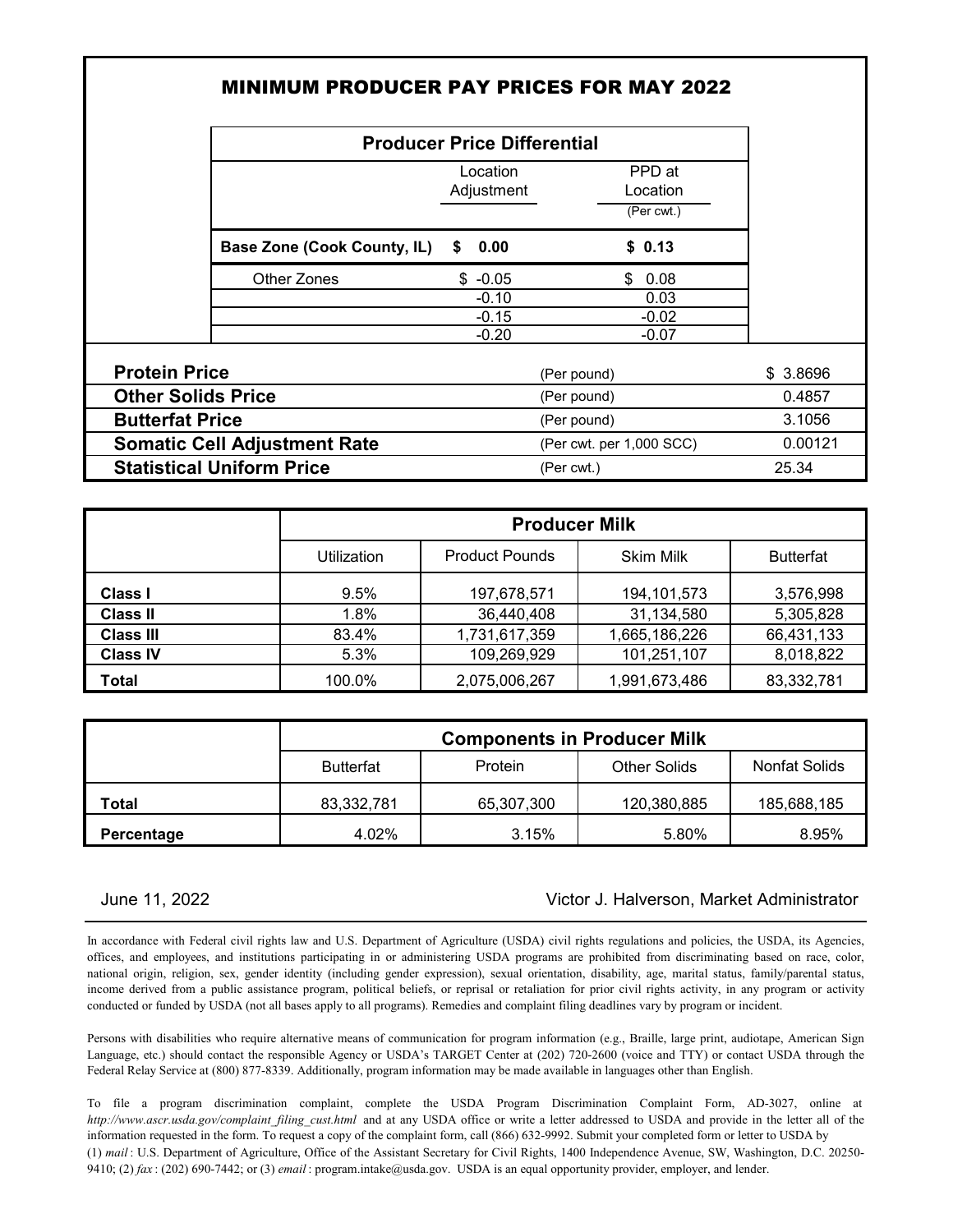## **Upper Midwest Marketing Area - May 2022**

| <b>Distributing Plants</b>                              |           | <b>State County</b> | Rate | <b>Supply Plants - (continued)</b>      |           | <b>State County</b> | Rate |
|---------------------------------------------------------|-----------|---------------------|------|-----------------------------------------|-----------|---------------------|------|
| §1030.7(a) or .7(b)* or .7(e)                           |           |                     | \$   | §1030.7(c)                              |           |                     | \$   |
| East Side Jersey Dairy - Woodbury                       | ΜN        | Washington          | 1.70 | Dairy Farmers of America - Fond du Lac  | WI        | Fond du Lac         | 1.75 |
| Hastings Creamery - Hastings                            | MN        | Dakota              | 1.70 | Eau Galle Cheese Factory**              | WI        | Pepin               | 1.70 |
| Kemps - Cedarburg                                       | WI        | Ozaukee             | 1.75 | Ellsworth Cooperative Creamery**        | WI        | Pierce              | 1.70 |
| Kemps - Fargo                                           | <b>ND</b> | Cass                | 1.65 | FarmFirst Dairy**                       | WI        | Washington          | 1.75 |
| Kemps - Minneapolis                                     | MN        | Hennepin            | 1.70 | <b>First District Association**</b>     | <b>MN</b> | Meeker              | 1.70 |
| Kwik Trip                                               | WI        | La Crosse           | 1.70 | Foremost Farms USA - Reedsburg**        | WI        | Sauk                | 1.75 |
| <b>Lamers Dairy</b>                                     | WI        | Outagamie           | 1.75 | Grande Cheese - Rubicon**               | WI        | Dodge               | 1.75 |
| NDSM Chemung - Harvard                                  | IL.       | McHenry             | 1.80 | Grassland Dairy Products (Fairground)** | WI        | Clark               | 1.70 |
| NDSM De Pere - De Pere                                  | WI        | <b>Brown</b>        | 1.75 | Grassland Dairy Products (Main St)      | WI        | Clark               | 1.70 |
| <b>Oberweis Dairy</b>                                   | IL.       | Kane                | 1.80 | Kalona Farms                            | IA        | Washington          | 1.80 |
| Prairie Farms Dairy - Rockford                          | IL.       | Winnebago           | 1.75 | Klondike Cheese**                       | WI        | Green               | 1.75 |
| St. Paul Beverage Solutions - Saint Paul                | <b>MN</b> | Ramsey              | 1.70 | LaGrander's Hillside Dairy**            | WI        | Clark               | 1.70 |
|                                                         |           |                     |      | Land O'Lakes - Caledonia                | MN        | Houston             | 1.70 |
|                                                         |           |                     |      | Land O'Lakes - Kiel**                   | WI        | Calumet             | 1.75 |
| <b>Supply Plants</b>                                    |           | <b>State County</b> | Rate | Melrose Dairy Proteins**                | ΜN        | <b>Stearns</b>      | 1.70 |
| \$1030.7(c)                                             |           |                     | \$   | Mullins Cheese - Marshfield**           | WI        | Marathon            | 1.70 |
|                                                         |           |                     |      | Mullins Cheese - Mosinee**              | WI        | Marathon            | 1.70 |
| Agropur - Weyauwega**                                   | WI        | Waupaca             | 1.75 | Nasonville Dairy**                      | WI        | Wood                | 1.70 |
| Arla Foods Production**                                 | WI        | <b>Brown</b>        | 1.75 | NFO - Fond du Lac                       | WI        | Fond du Lac         | 1.75 |
| Associated Milk Producers - Jim Falls**                 | WI        | Chippewa            | 1.70 | Plainview Milk Products - Plainview**   | MN        | Wabasha             | 1.70 |
| Associated Milk Producers - Paynesville**               | <b>MN</b> | <b>Stearns</b>      | 1.70 | Prairie Farms Dairy - Faribault**       | <b>MN</b> | <b>Rice</b>         | 1.70 |
| Baker Cheese**                                          | WI        | Fond du Lac         | 1.75 | Rolling Hills Dairy Producers           | WI        | Green               | 1.75 |
| BelGioioso Cheese - Pulaski**                           | WI        | <b>Brown</b>        | 1.75 | Rosewood Dairy                          | WI        | Door                | 1.75 |
| Bongards' Creameries - Perham**                         | MN        | <b>Otter Tail</b>   | 1.65 | Saputo Cheese USA - Waupun**            | WI        | Fond du Lac         | 1.75 |
| <b>Brewster Cheese**</b>                                | IL        | Jo Daviess          | 1.75 | Sartori Company - Antigo**              | WI        | Langlade            | 1.70 |
| Burnett Dairy - Wilson**                                | WI        | St. Croix           | 1.70 | Sartori Company - Plymouth**            | WI        | Sheboygan           | 1.75 |
| Cedar Valley Cheese**                                   | WI        | Ozaukee             | 1.75 | Scenic Central Milk - Muscoda           | WI        | Grant               | 1.75 |
| Chula Vista Cheese**                                    | WI        | LaFayette           | 1.75 | Westby Cooperative Creamery**           | WI        | Vernon              | 1.75 |
| Cooperative Regions of Organic<br><b>Producer Pools</b> | WI        | Vernon              | 1.75 | Wisconsin Dairy State Cheese**          | WI        | Wood                | 1.70 |

\*\* Portion of plant is designated as a nonpool plant, per §1030.7(h)(7).